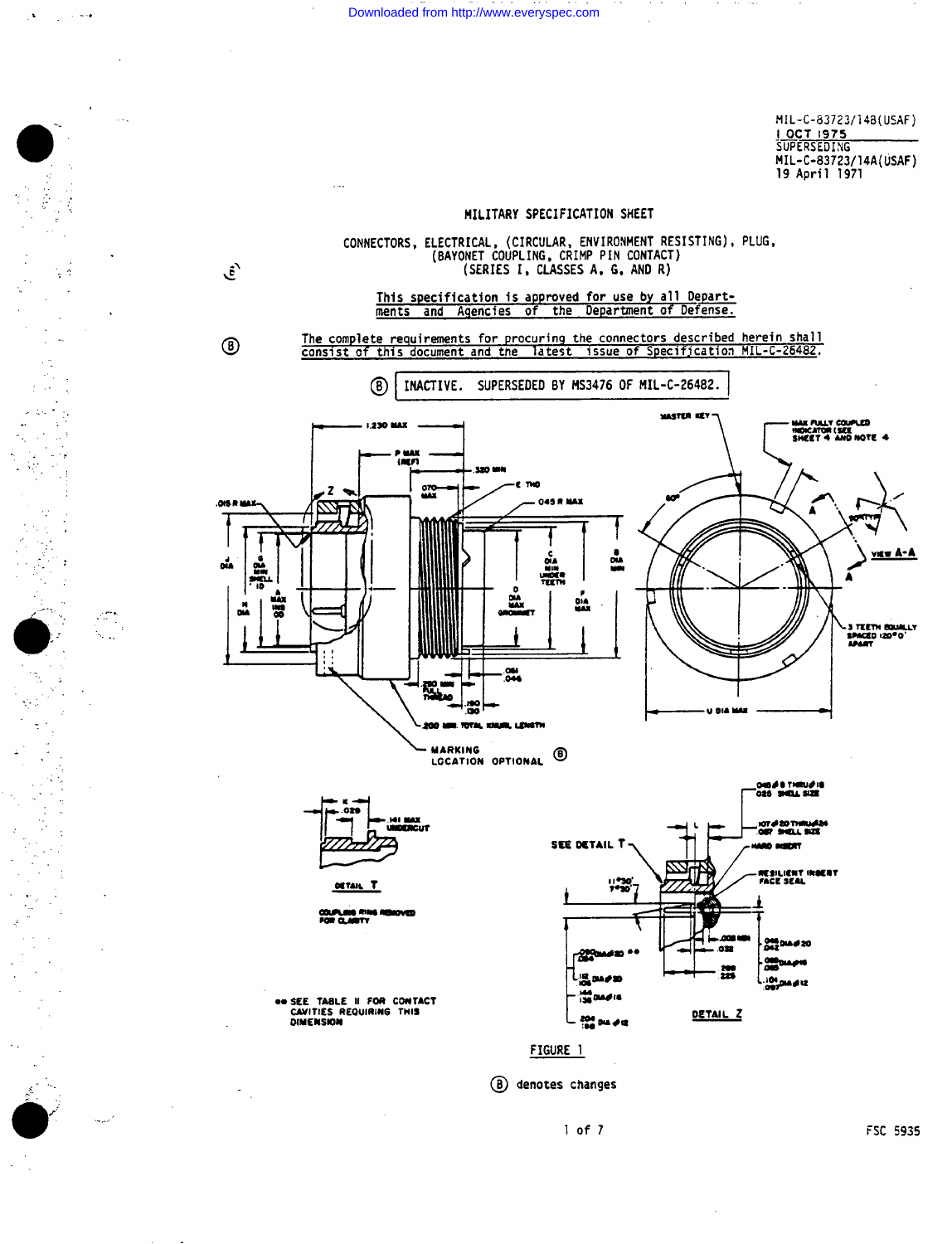$\mathcal{A}^{\mathcal{A}}$ 

 $\frac{1}{2}$ 

| <b>SIZE</b> | А     | в     | c     | Đ     | <u>.</u><br>E THREAD    | F     | <br>G | н              | J              | ĸ              |               | м              | N              |
|-------------|-------|-------|-------|-------|-------------------------|-------|-------|----------------|----------------|----------------|---------------|----------------|----------------|
| 8           | .285  | .470  | .370  | .305  | $1/2 - 20$<br>UNF-2A    | .437  | .292  | .358<br>.352   | .486<br>.480   | . 363<br>.343  | .133<br>.093  | .403<br>.392   | .581<br>.570   |
| 10          | .402  | .600  | . 497 | .495  | $5/8 - 24$<br>UNEF-2A   | .572  | .409  | . 486<br>.480  | 607ء<br>.601   | . 363<br>.343  | .133<br>.093  | .531<br>.520   | .702<br>.691   |
| 12          | .516  | .724  | .613  | .531  | $3/4 - 20$<br>UNEF-2A   | .687  | .523  | .598<br>.592   | .766<br>.760   | .363<br>.343   | 733<br>.093   | .680<br>.669   | .376<br>.865   |
| 14          | .641  | . 849 | .738  | .665  | $7/8 - 20$<br>UNEF-2A   | .812  | .648  | .723<br>.717   | .890<br>.884   | . 363<br>.343  | .133<br>.093  | .805<br>.794   | 1.000<br>.989  |
| 16          | .766  | .974  | .863  | .790  | $1 - 20$<br>UNEF-2A     | .937  | .772  | . 848<br>. 842 | 1.015<br>1.009 | .363<br>. 343  | .133<br>.093  | .930<br>.919   | .125<br>1.114  |
| 18          | .855  | 1.030 | .919  | .869  | $11/16-18$<br>UNEF-2A   | .992  | .862  | .948<br>. 942  | 1.141<br>1.135 | . 363<br>.343  | . 133<br>.093 | 1.030<br>1.019 | 1.250<br>1.239 |
| 20          | .980  | 1.154 | 1.044 | .994  | $13/16 - 18$<br>UNEF-2A | 1.117 | .987  | 1.073<br>1.067 | 1.265<br>1,259 | .425<br>. 405  | .133<br>.093  | 1.155<br>1.144 | 1.375<br>1.364 |
| 22          | 1,105 | 1,279 | 1.169 | 1.119 | $15/16-18$<br>UNEF-2A   | 1.242 | 1.111 | 1.198<br>1.192 | 1.390<br>1.384 | . 425<br>. 405 | .133<br>.093  | 1.280<br>1.269 | 1,500<br>1.489 |
| 24          | 1.229 | 1.404 | 1.294 | 1.244 | $17/16 - 18$<br>UNEF-2A | 1.367 | 1.237 | 1.323<br>1.317 | 1.515<br>1,509 | . 425<br>.405  | .172<br>.132  | 1.405<br>1.394 | 1.629<br>1.618 |

## TABLE I<br>CONNECTOR DIMENSIONS

 $\sim$ 

**Example 2018** Downloaded from http://www.everyspec.com

| SIZE | P    | U     | ۷     | v,    | V"    | V <sup>III</sup> | $V^{ini}$ | W     | W.    |
|------|------|-------|-------|-------|-------|------------------|-----------|-------|-------|
| 8    | .887 | .782  | 1.507 | 1.857 | 2,130 | 4.784            | 2.134     | .830  | 3.250 |
| 10   | .887 | .926  | 1.507 | 1.857 | 2.130 | 4.784            | 2.234     | .880  | 3,250 |
| 12   | .887 | 1.043 | 1.507 | 1.857 | 2,265 | 4.784            | 2.364     | 950   | 3.250 |
| 14   | .887 | 1.183 | 1.507 | 2.092 | 2.355 | 4.784            | 2.364     | 1.010 | 3.250 |
| 16   | .887 | 1.305 | 1.507 | 2.092 | 2.490 | 4.784            | 2.594     | 1.070 | 3.250 |
| 18   | .387 | 1.391 | 1.507 | 2.092 | 2.589 | 4.784            | 2.594     | 1.130 | 3.250 |
| 20   | .825 | 1.531 | 1.507 | 2.092 | 2.722 | 4.784            | 2.824     | 1.190 | 3.250 |
| 22   | .825 | 1.656 | 1.507 | 2.092 | 2.845 | 4.784            | 2.824     | 1.260 | 3.250 |
| 24   | .825 | 1.777 | 1.507 | 2.092 | 2.967 | 4.784            | 3.064     | 1.320 | 3.250 |

 $\sim$   $\sim$  $\overline{c}$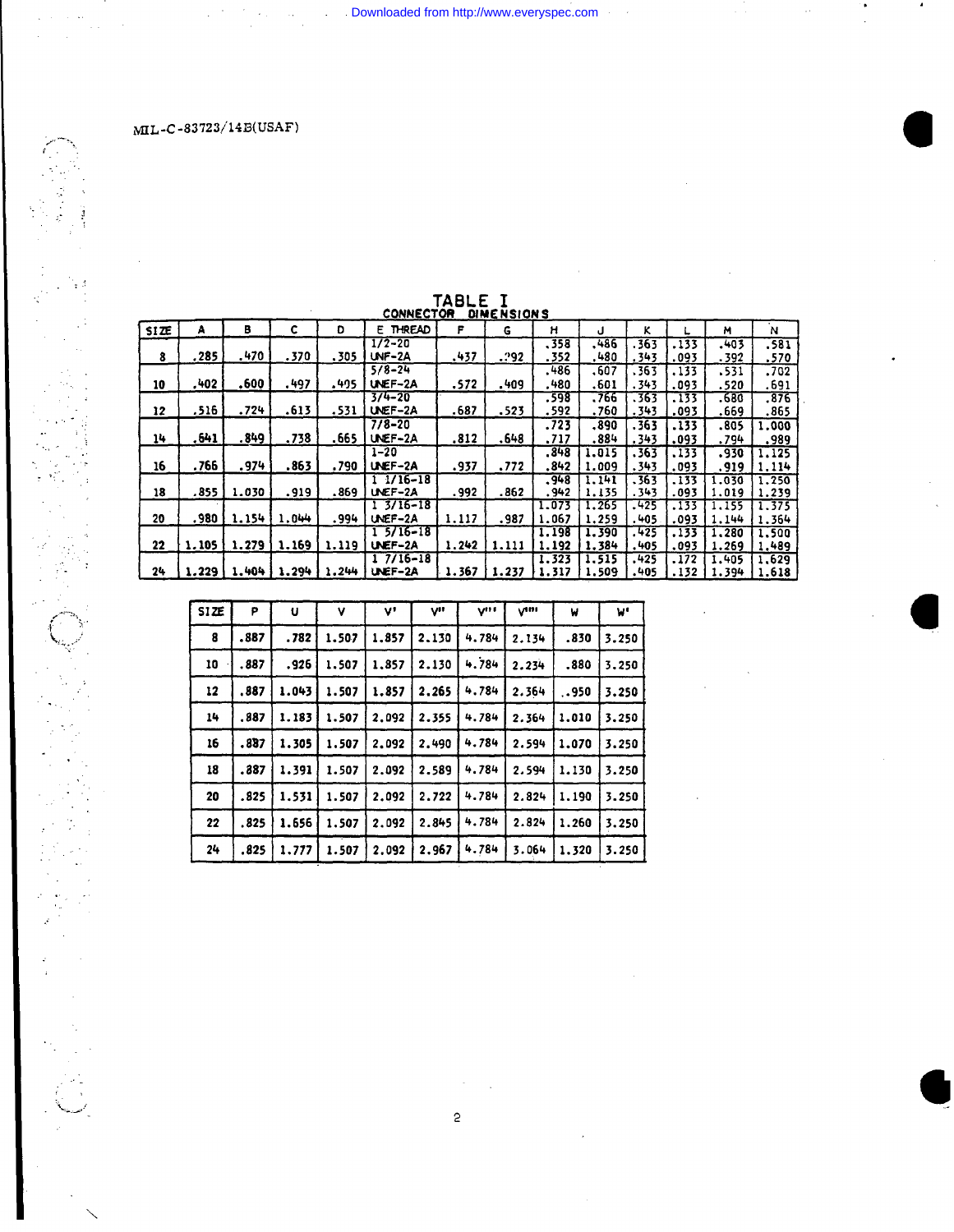$ML-C-83723/14B(USAF)$ 



(AS VIEWED PROM ENGAGING END) INSERT POSITION

 $\nabla$  indicates  $g$  of shell

FIGURE 2



FIGURE 3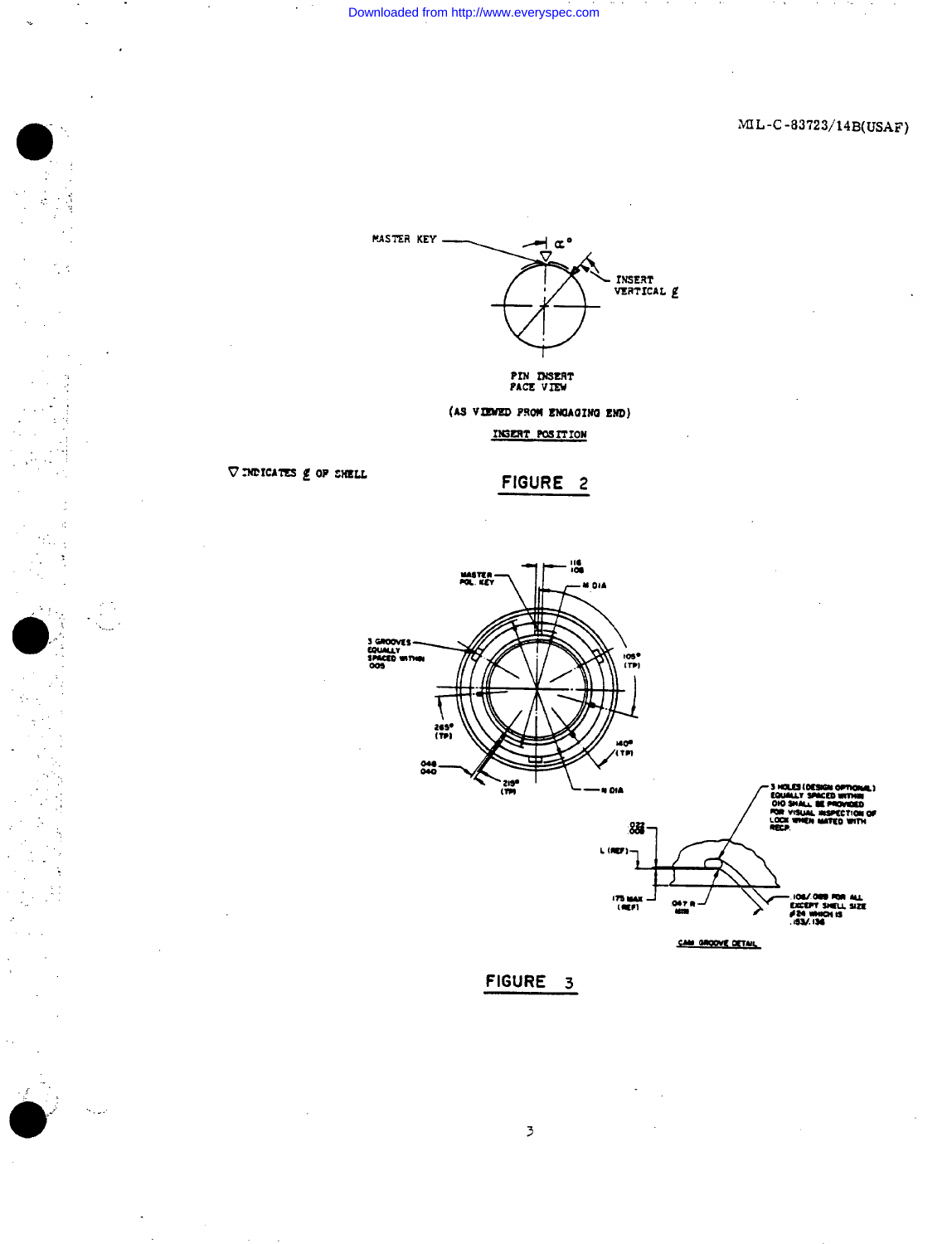Downloaded from http://www.everyspec.com

## MIL-C-83723/14B(USAF)

يتأسل

 $\frac{1}{2}$  in

 $\mathbb{Z}_2$ 

 $\bar{z}$ 

 $\frac{1}{2}$  ,  $\frac{1}{2}$ 

 $\mathbf{y} \rightarrow$ 

 $\ddot{\phantom{a}}$ 

 $\frac{1}{2}$  ,  $\frac{1}{2}$ 





 $\Delta$ 



ASSEMBLED TO STRAIGHT BACKSHELL LESS STRAIN RELIEF

ASSEMBLED TO STRAIGHT BACKSHELL WITH STRAIN RELIEF

ASSEMBLED TO 90° BACKSHELL<br>WITH STRAIN RELIEF



ASSEMBLED TO BACKSHELL WITH STRAIGHT SHRINK STRAIM **RELIEF** 



ASSEMBLED TO BACKSHELL WITH<br>90° SHRINK STRAIN RELIEF

3 FULLY MATED COUPLING<br>INDICATION STRIPES EQUALLY SPACED WITHIN .010, SHALL<br>ALIGN WITH 3 SIMILAR STRIPES<br>ON PLUG SHELL WHEN FULLY MATED.



COUPLED POSITION

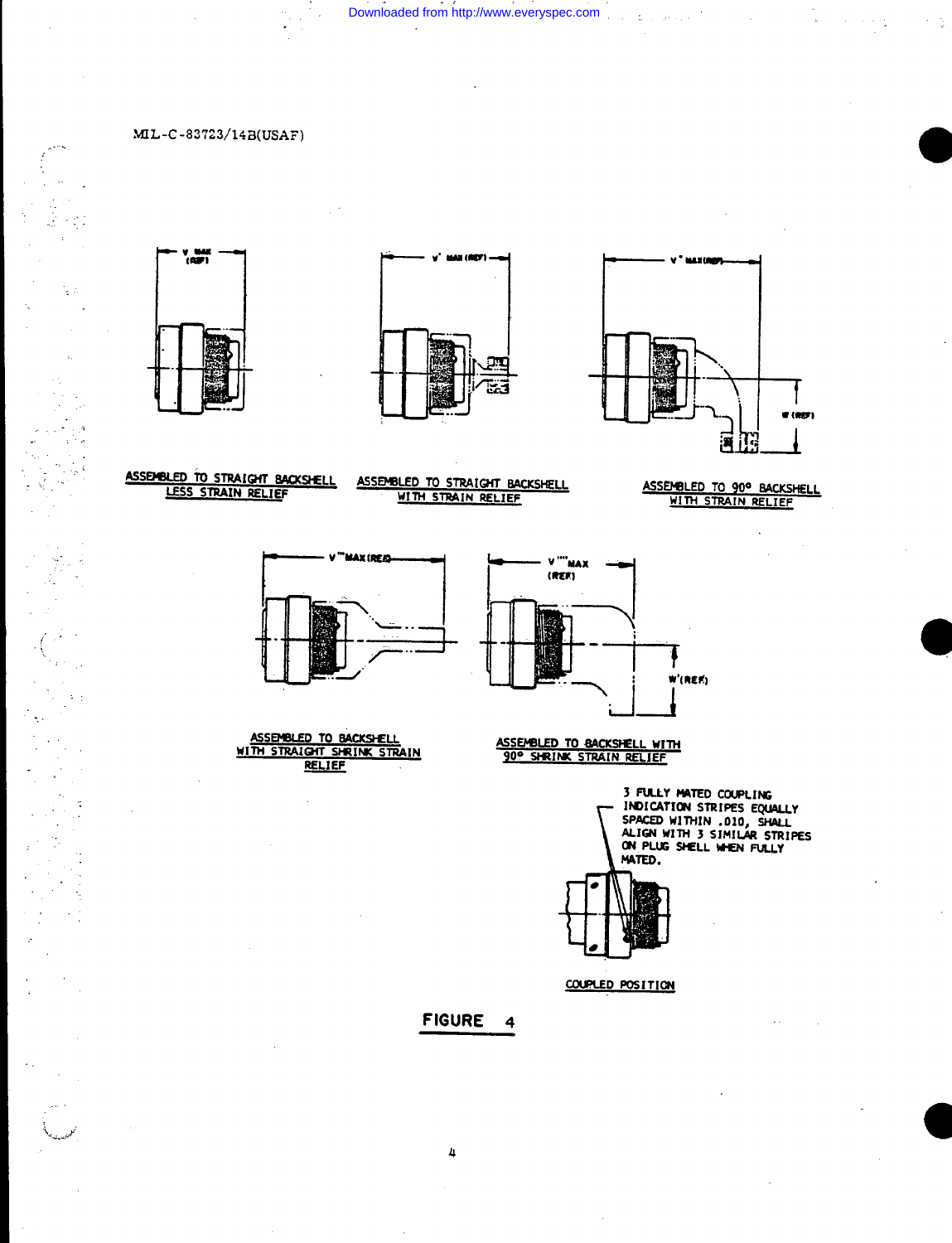## Downloaded from http://www.everyspec.com

## TABLE II. Insert arrangements requiring reduced diameters for<br>raised seal barriers on outer row of contact<br>cavities as indicated.

| <b>Shell</b> | Insert<br>arrangements | Contact cavities                                                        |  |  |  |  |
|--------------|------------------------|-------------------------------------------------------------------------|--|--|--|--|
| 8            | 33 and 98              | A, B, and C                                                             |  |  |  |  |
| 2            | 10                     | C and G                                                                 |  |  |  |  |
| 4            |                        | A, B, C, D, E, F, G, and H                                              |  |  |  |  |
|              | 8.                     | A,C,E,G,J, and L                                                        |  |  |  |  |
|              | 19                     | B, D, F, H, K, and M                                                    |  |  |  |  |
| 16           | 26                     | A, B, C, D, E, F, G, H, J,<br>K,L,M,N,P, and R                          |  |  |  |  |
| 18           | 32                     | A, B, C, D, E, F, G, H, J,<br>K.L.M.N.P.R.S. and T                      |  |  |  |  |
| 22           | 41                     | A, B, C, D, E, F, G, H, J,<br>K.L.M.N.P.R.S.T.U.<br><b>V.W.X. and Y</b> |  |  |  |  |

NOTES:

 $\mathcal{D}$ 

 $\frac{1}{2}$ 

 $\hat{\boldsymbol{\beta}}$ 

 $\mathcal{A}$ 

 $\infty$ 

- FOR ALTERNATE POLARIZING POSITIONS, THE CONNECTOR INSERT IS ROTATED Ί. IN RESPECT TO THE SHELL.
- IN "NORMAL POSITION" (POSITION "N") THE INSERT VERTICAL CENTER LINE  $2.$ COINCIDES WITH THE CENTER LINE OF THE MASTER KEY OF THE SHELL.
- IN "ALTERNATE POSITIONS" (POSITIONS "W", "X", "Y", AND "Z") THE PIN 3. INSERT IS ROTATED OF DEGREES CLOCKWISE RELATIVE TO E OF THE MASTER KEY OF THE SHELL.
- FULLY MATED COUPLING INDICATION STRIPES AND POLARIZATION STRIPES SHALL BE COLOR CODED BLUE. STRIPES SHALL HAVE MIN. WIDTH OF .050. ON COUPLING RING AND MIN. WIDTH OF .040 ON THE SHELL. 4.
- FOUR KEYS (MMC) AND INSERT SHALL BE LOCATED WITHIN .0035 EITHER SIDE OF (TP) RELATIVE TO MASTER KEY (MMC) AND SHELL 0.0. (MMC).  $5.$
- 6. DIMENSIONS IN INCHES. UNLESS OTHERWISE SPECIFIED, TOLERANCE SHALL BE .XX = .010 AND .XXX = .005, ANGULAR  $x^* = 1^* - 0^*$  AND  $x^* x^* = 30^+$

 $5\phantom{.0}$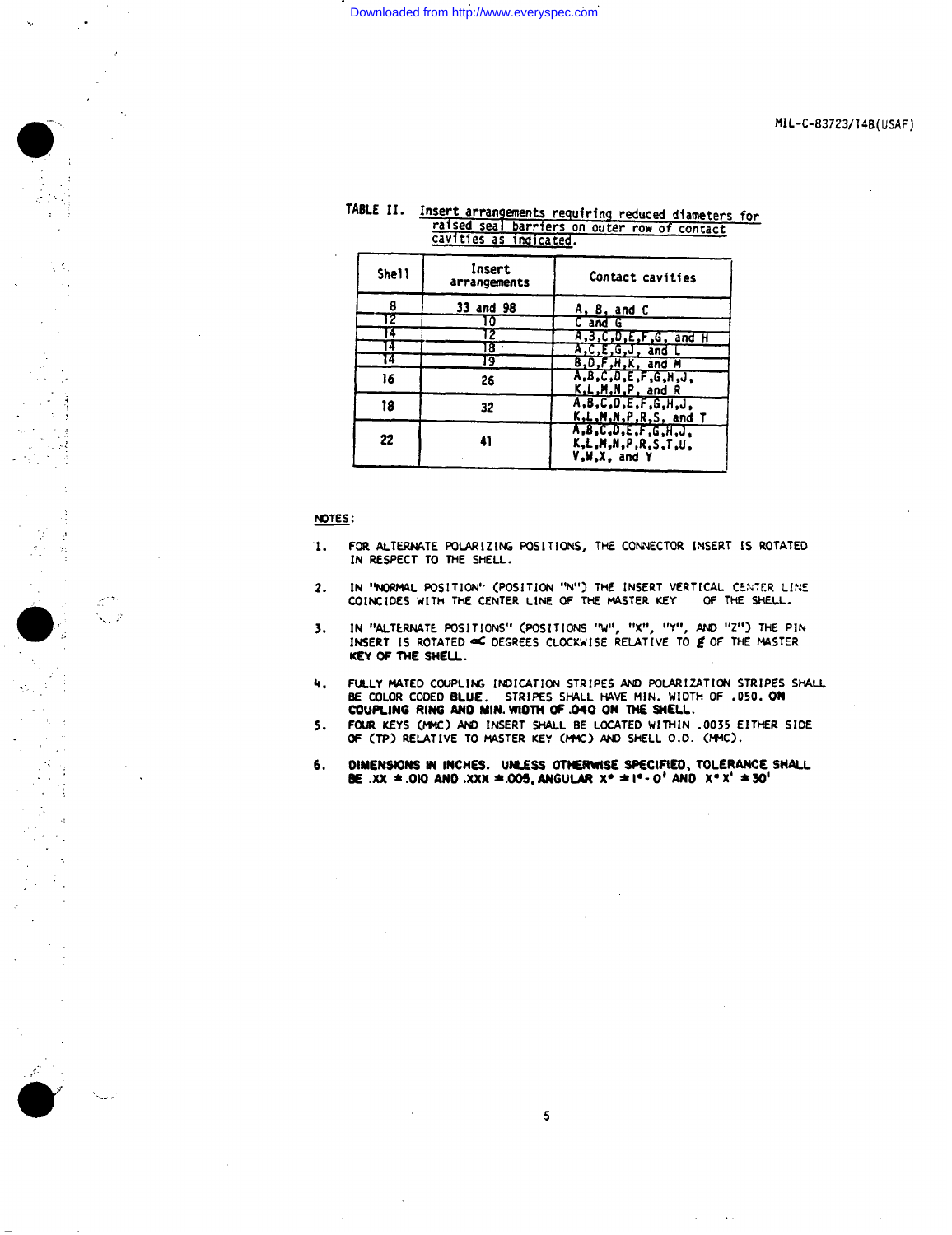MIL-C-83723/14B(USAF)

 $\pm$   $\beta$ 

 $\mathcal{A}$  $\sim$ 

 $\cdot$ ÷ Ĥ,

| <b>CONTACT</b> | WIRE               | INSULATION O.D. IN INCHES / WIRE SPECIFICATION<br>ν |               |               |              |  |  |  |  |
|----------------|--------------------|-----------------------------------------------------|---------------|---------------|--------------|--|--|--|--|
| <b>SIZE</b>    | <b>SIZE</b><br>AWG | MIL-W-22759/4                                       | MIL-W-16878/4 | MIL-W-813817- |              |  |  |  |  |
|                |                    |                                                     |               | LIGHT WT-/I   | MEDIUM WT-/3 |  |  |  |  |
|                | 24                 |                                                     |               | 037/043       | .047/054     |  |  |  |  |
| 20             | 22                 | .071/077                                            | 046/054       | 043/050       | .053/.060    |  |  |  |  |
|                | 20                 | 079/085 2                                           | 054/062       | .0517.058     | .0617.068    |  |  |  |  |
|                | 20                 | .079/.085                                           | .054/.062 V   | .0517.058     | .0617.068    |  |  |  |  |
| 16             | 18                 | .092/.098                                           | .0647.074     | .0607.067     | 0717.079     |  |  |  |  |
|                | ۱6                 | .099/.107 24                                        | .073/.087     | .0667.074     | .079/.087    |  |  |  |  |
| 12.            | 14                 | .1127.120 J/l                                       | .087/.101     | .080/089      | ,091/.099    |  |  |  |  |
|                | 12                 | .129/.1372                                          | 106/120       | .0987.108     | .107/.117    |  |  |  |  |

TABLE III WIRE DATA

I/ WIRE TO BE USED FOR CONNECTOR QUALIFICATION.

2/ WIRE TO BE USED FOR CONTACT QUALIFICATION.

3/ LISTED WIRE SPECIFICATIONS ARE NOT ALL INCLUSIVE. WIRE<br>WITH SMOOTH EXTERIOR SURFACE, WHICH FALLS WITHIN THE<br>SPECIFIED RANGE AND MEETS THE DESIGNERS CRITERIA,<br>MAY BE USED IN APPLICATION.